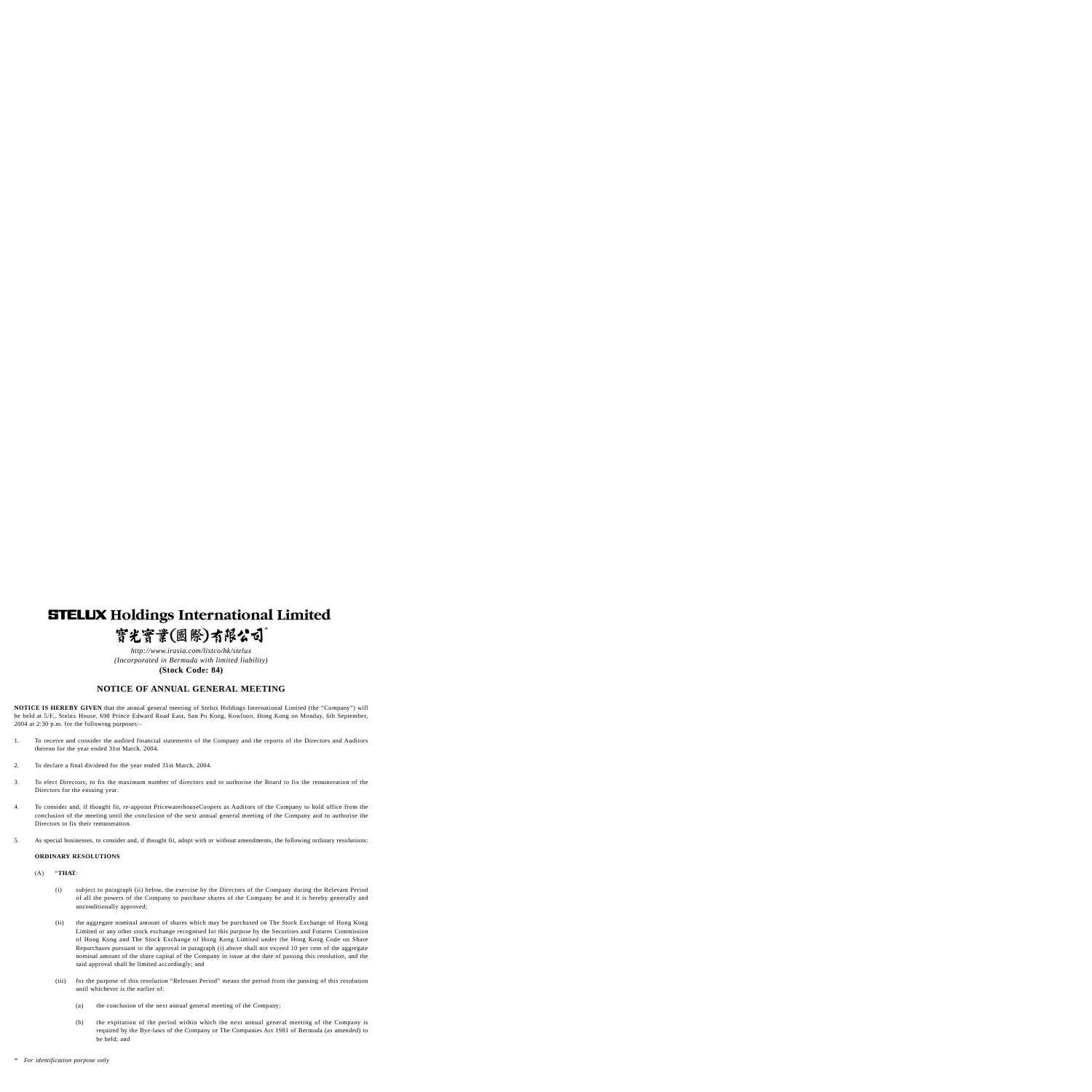(c) the revocation or variation of the authority given under this resolution by ordinary resolution of the shareholders in general meeting."

## (B) "**THAT**:

- (i) subject to paragraph (iii) below and subject to the consent of the Bermuda Monetary Authority, the exercise by the Directors of the Company during the Relevant Period of all the powers of the Company to allot, issue and deal with additional shares in the capital of the Company and to make or grant offers, agreements and options which might require the exercise of such power be and it is hereby generally and unconditionally approved;
- (ii) the approval in paragraph (i) shall authorise the Directors of the Company during the Relevant Period to make or grant offers, agreements and options which might require the exercise of such power after the end of the Relevant Period;
- (iii) the aggregate nominal amount of share capital allotted or agreed conditionally or unconditionally to be allotted (whether pursuant to an option or otherwise) by the Directors of the Company pursuant to the approval in paragraph (i), otherwise than pursuant to (a) a Rights Issue, (b) the exercise of rights of subscription or conversion under the terms of any warrants issued by the Company or any securities which are convertible into shares of the Company (c) any option scheme or similar arrangement for the time being adopted for the grant or issue to officers and/or employees of the Company and/or any of its subsidiaries of shares or rights to acquire shares of the Company or (d) any scrip dividend or similar arrangement providing for the allotment of shares in lieu of the whole or part of a dividend on shares of the Company, shall not exceed the aggregate of: (aa) 20 per cent of the aggregate nominal amount of the share capital of the Company in issue at the date of passing this resolution and (bb) (if the Directors are so authorised by a separate ordinary resolution of the shareholders of the Company) the nominal amount of share capital of the Company repurchased by the Company subsequent to the passing of this resolution (up to a maximum equivalent to 10 per cent of the aggregate nominal amount of the share capital of the Company in issue at the date of passing this resolution), and the said approval shall be limited accordingly; and
- (iv) for the purposes of this resolution:

"Relevant Period" means the period from the passing of this resolution until whichever is the earlier of:

- (a) the conclusion of the next annual general meeting of the Company;
- (b) the expiration of the period within which the next annual general meeting of the Company is required by the Bye-Laws of the Company or the Companies Act 1981 of Bermuda (as amended) to be held; and
- (c) the revocation or variation of the approval given by this resolution by ordinary resolution of the shareholders in general meeting; and

"Rights Issue" means an offer of shares open for a period fixed by the Directors of the Company to holders of shares of the Company or any class thereof on the register on a fixed record date in proportion to their then holdings of such shares or class thereof (subject to such exclusion or other arrangements as the Directors of the Company may deem necessary or expedient in relation to fractional entitlements or having regard to any restrictions or obligations under the laws of, or the requirements of any recognised regulatory body or any stock exchange in, any territory outside Hong Kong)."

(C) "**THAT** the Directors of the Company be and they are hereby authorised to exercise the powers of the Company referred to in paragraph (i) of the resolution set out as resolution (B) in the notice of the meeting of which this resolution forms a part in respect of the share capital of the Company referred to in sub-paragraph (bb) of paragraph (iii) of such resolution."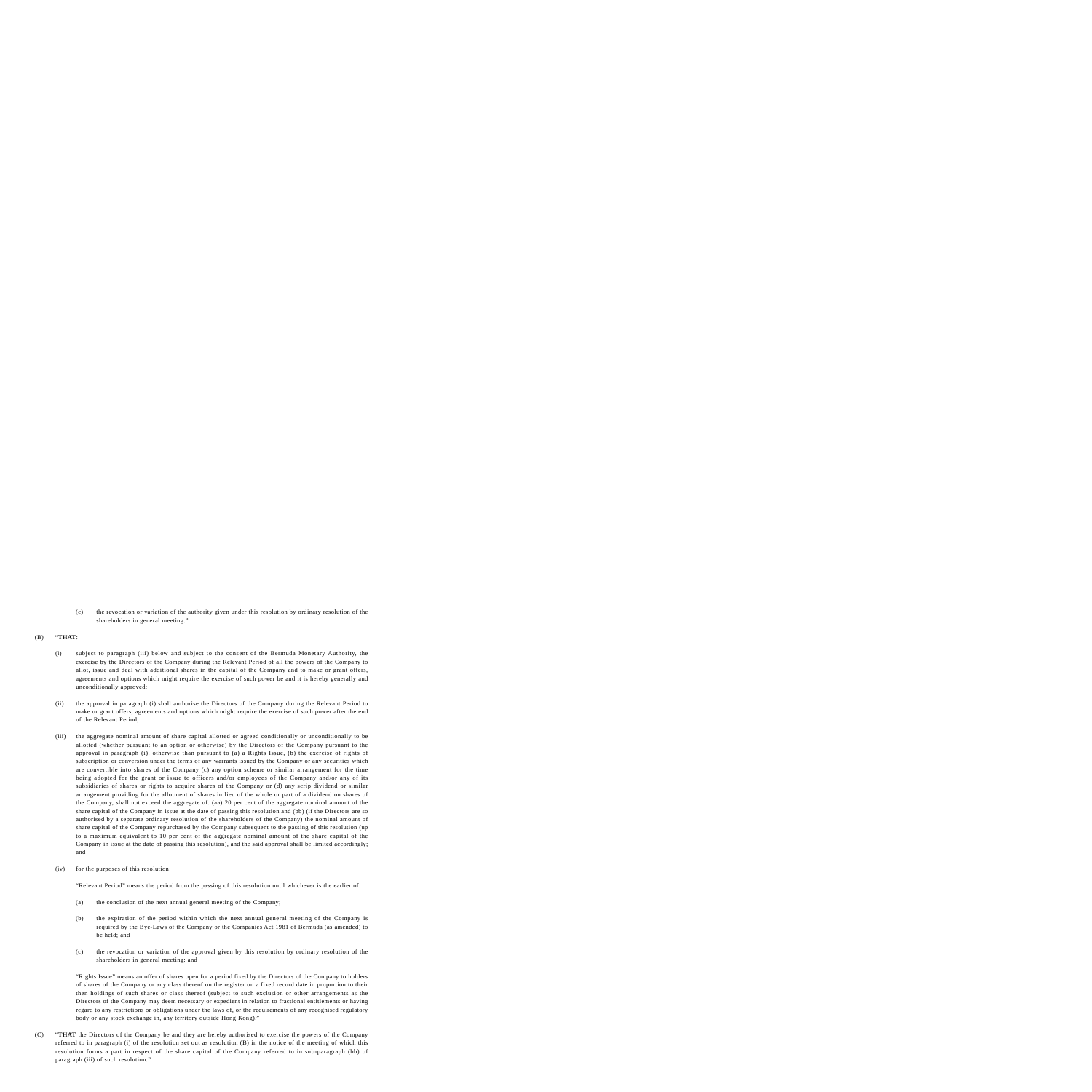6. As special businesses, to consider and, if thought fit, adopt with or without amendments, the following special resolutions:–

## **SPECIAL RESOLUTIONS**

**THAT**, the Bye-Laws of the Company be amended as follows:–

- $(A)$  By:-
	- (i) adding the following new definition of "associate(s)" and "Listing Rules" in Bye-Law 1 in appropriate alphabetical order:–

|      | "associate(s)"                                                                                        | shall have the meaning attributed to it in the Listing Rules;"; and                                                                                                     |
|------|-------------------------------------------------------------------------------------------------------|-------------------------------------------------------------------------------------------------------------------------------------------------------------------------|
|      | ""Listing Rules"                                                                                      | shall mean the Rules Governing the Listing of Securities on The Stock Exchange of<br>Hong Kong Limited (as may be amended from time to time)."                          |
| (ii) | deleting the definition of "Hong Kong" and "clearing house" and substituting therefor the following:- |                                                                                                                                                                         |
|      | "Hong Kong"                                                                                           | shall mean the Hong Kong Special Administrative Region of the People's Republic of<br>China;" and                                                                       |
|      | "clearing house"                                                                                      | shall mean a recognised clearing house within the meaning of the Securities and<br>Futures Ordinance (Cap. 571 of the Laws of Hong Kong) or a clearing house recognised |

(B) By deleting the second last paragraph of Bye-Law 1 and substituting therefor the following:–

by the laws of a Relevant Territory."

"A resolution shall be an ordinary resolution when it has been passed by a simple majority of the votes cast by such members as, being entitled so to do, vote in person or by duly authorised corporate representative or, where proxies are allowed, by proxy at a general meeting held in accordance with these presents and of which not less than 14 days' notice has been duly given. Provided that, if it is so agreed by a majority in number of the members having a right to attend and vote at any such meeting, being a majority together holding not less than 95 per cent. in nominal value of the shares giving that right, a resolution may be proposed and passed as an ordinary resolution at a meeting of which less than 14 days' notice has been given."

(C) By deleting the first sentence of Bye-Law 71 and substituting therefor the following:–

"An annual general meeting or a special general meeting called for the passing of a special resolution shall be called by twenty-one days' notice in writing at the least, and a special general meeting of the Company (other than an annual general meeting or a special general meeting called for the passing of a special resolution) shall be called by at least fourteen days' notice in writing."

- (D) By inserting the following new Bye-Law 85A after the existing Bye-Law 85:–
	- "85A. Where any member is, under the Listing Rules, required to abstain from voting on any particular resolution or restricted to voting only for or only against any particular resolution, any votes cast by or on behalf of such member in contravention of such requirement or restriction shall not be counted."
- (E) By deleting the existing Bye-Law 107(A) and substituting therefor the following new Bye-Law 107(A):-
	- "107(A). Notwithstanding Bye-laws 104, 105 and 106, the remuneration of a Chairman, Vice-Chairman, Managing Director, Chief Executive Officer, Joint Managing Director, Deputy Managing Director or any positions analogous to the foregoing or other Executive Director or a Director appointed to any other office in the management of the Company shall from time to time be fixed by the Board and may be by way of salary, commission, or participation in profits or otherwise or by all or any of those modes and with such other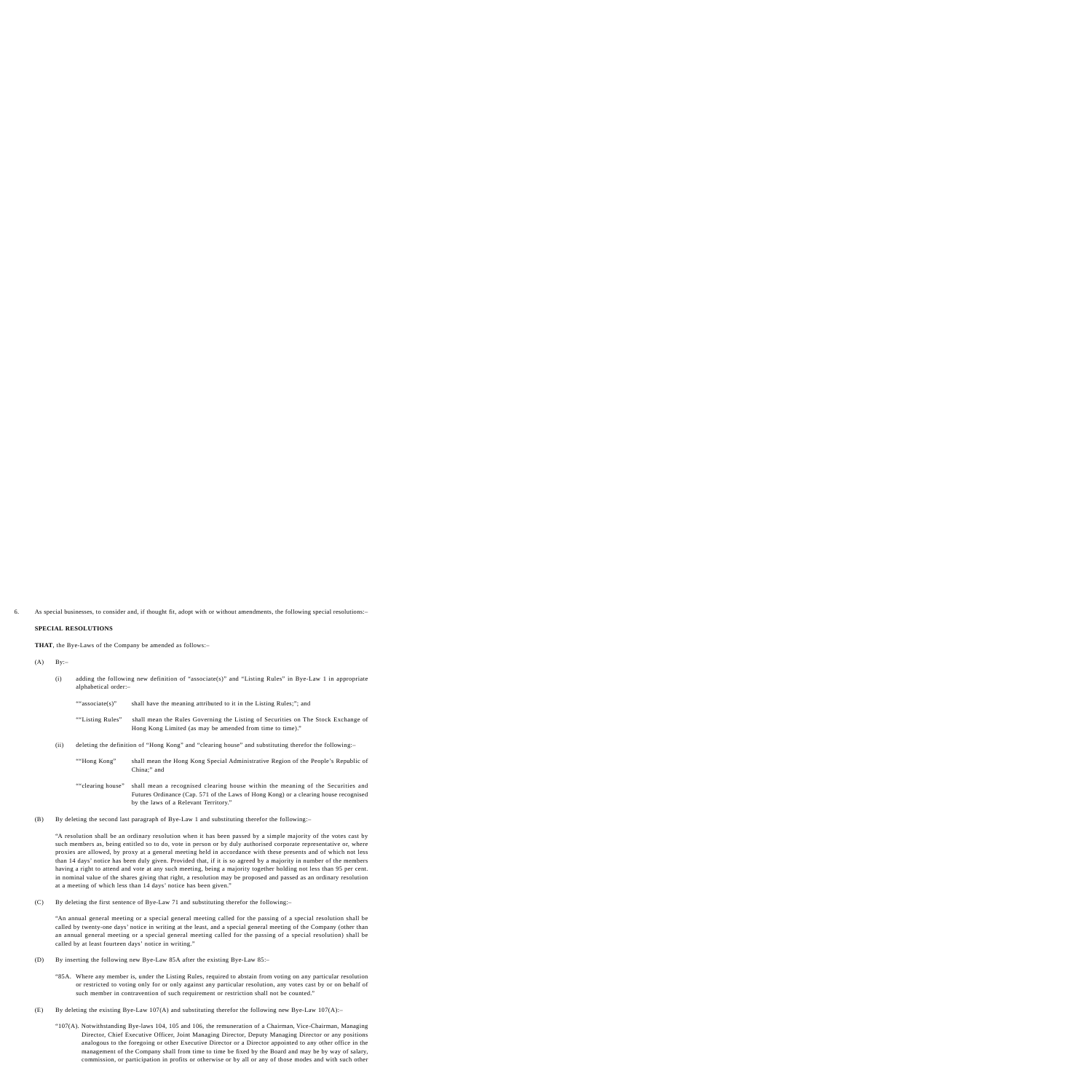benefits (including pension and/or gratuity and/or other benefits on retirement) and allowances as the Board may from time to time decide. Such remuneration shall be in addition to his remuneration as a Director."

- (F) By deleting the existing Bye-Law 109(B)(ii) and substituting therefor the following new Bye-Law 109(B)(ii):-
	- "(ii) A Director shall not vote (nor shall he be counted in the quorum) on any resolution of the Board in respect of any contract or arrangement or proposal in which he or any of his associate(s) has/have a material interest, and if he shall do so his vote shall not be counted (nor shall he be counted in the quorum for that resolution), but this prohibition shall not apply to any of the following matters namely:–
		- (i) the giving of any security or indemnity either:–
			- (a) to the Director or his associate(s) in respect of money lent or obligations incurred or undertaken by him or any of them at the request of or for the benefit of the Company or any of its subsidiaries; or
			- (b) to a third party in respect of a debt or obligation of the Company or any of its subsidiaries for which the Director or his associate(s) has himself/themselves assumed responsibility in whole or in part and whether alone or jointly under a guarantee or indemnity or by the giving of security;
		- (ii) any proposal concerning an offer of shares or debentures or other securities of or by the Company or any other company which the Company may promote or be interested in for subscription or purchase where the Director or his associate(s) is/are or is/are to be interested as a participant in the underwriting or sub-underwriting of the offer;
		- (iii) any proposal concerning any other company in which the Director or his associate(s) is/are interested only, whether directly or indirectly, as an officer or executive or shareholder or in which the Director or his associate(s) is/are beneficially interested in shares of that company, provided that the Director and any of his associates are not in aggregate beneficially interested in 5% or more of the issued shares of any class of such company (or of any third company through which his interest or that of his associate(s) is derived) or of the voting rights;
		- (iv) any proposal or arrangement concerning the benefit of employees of the Company or its subsidiaries including:–
			- (a) the adoption, modification or operation of any employees' share scheme or any share incentive or share option scheme under which the Director or his associate(s) may benefit; or
			- (b) the adoption, modification or operation of a pension fund or retirement, death or disability benefits scheme which relates to a Director, his associates and employees of the Company or any of its subsidiaries and does not provide in respect of any Director or his associate(s), as such any privilege or advantage not generally accorded to the class of persons to which such scheme or fund relates; and
		- (v) any contract or arrangement in which the Director or his associate(s) is/are interested in the same manner as other holders of shares or debentures or other securities of the Company by virtue only of his/their interest in shares or debentures or other securities of the Company."
- (G) By deleting the existing Bye-Law 110(A) and substituting therefor the following new Bye-Law 110(A):–
	- "110(A) At each annual general meeting one-third of the Directors for the time being or, if their number is not three or a multiple of three, then the number nearest one-third, shall retire from office, Provided that no Director holding office as Chairman, Vice-Chairman, Managing Director, Joint Managing Director, Deputy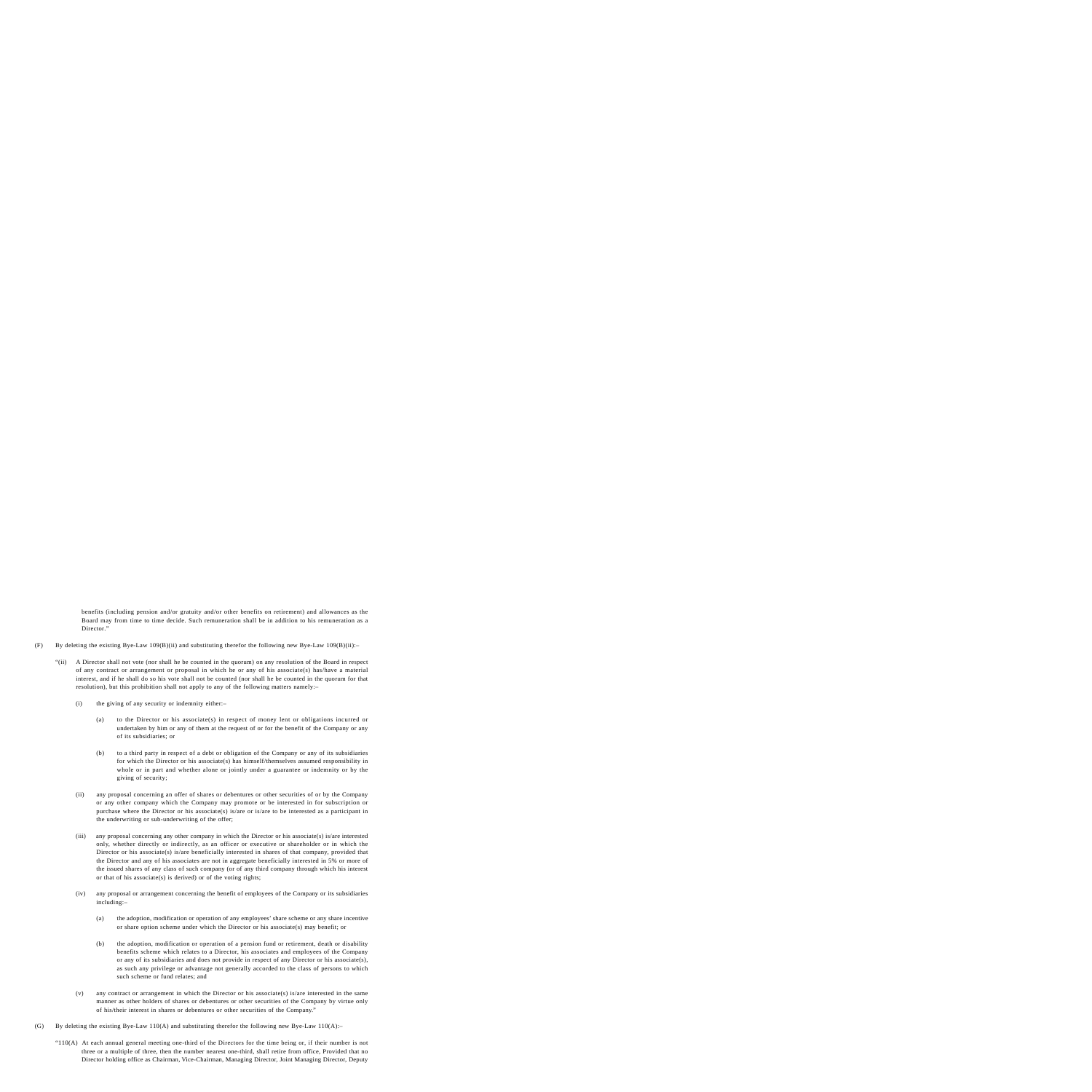Managing Director or Chief Executive Officer shall be subject to retirement by rotation or taken into account in determining the number of Directors to retire. The Directors to retire in every year shall be those who have been longest in office since their last election but as between persons who became Directors on the same day those to retire shall (unless they otherwise agree between themselves) be determined by lot. The retiring Directors shall be eligible for re-election."

- (H) By deleting the existing Bye-Law 115 and substituting thereof the following new Bye-Law 115:–
	- "115. No person, other than a retiring Director, shall, unless recommended by the Board for election, be eligible for election to the office of Director at any general meeting, unless notice in writing of the intention to propose that person for election as a Director and notice in writing by that person of his willingness to be elected shall have been lodged at the Head Office or at the Registration Office at least seven days before the date of the general meeting. The period for lodgment of the notices required under this Bye-law will commence no earlier than the day after the despatch of the notice of the general meeting appointed for such election and end no later than seven days prior to the date of such general meeting."
- (I) By deleting the existing Bye-Law 123 and substituting therefor the following new Bye-Law 123:–
	- "123. The Board may elect from their number a Chairman and/or Vice-Chairman and the Board may also from time to time appoint any one or more of its body to the office of Managing Director, Chief Executive Officer, Joint Managing Director, Deputy Managing Director or any positions analogous to the foregoing or other Executive Director and/or such other office in the management of the business of the Company as it may decide for such period and upon such terms as it thinks fit and upon such terms as to remuneration as it may decide in accordance with Bye-law 107."
- (J) By deleting the existing Bye-Law 126 and substituting therefor the following new Bye-Law 126:–
	- "126. The Board may from time to time entrust to and confer upon a Chairman, Vice-Chairman, Managing Director, Chief Executive Officer, Joint Managing Director, Deputy Managing Director or any positions analogous to the foregoing or Executive Director all or any of the powers of the Board that it may think fit provided that the exercise of all powers by such Director shall be subject to such regulations and restrictions as the Board may from time to time make and impose, and the said powers may at any time be withdrawn, revoked or varied, but no person dealing in good faith and without notice of such withdrawal, revocation or variation shall be affected thereby."
- (K) By amending Bye-law 131 so that the words "Deputy Chairman" are replaced by the words "Vice Chairman" where they appear.
- (L) By deleting the word "reprcsented" in the first line of Bye-Law 152. (A) (iv) and substituting thereof the word "represented".
- (M) By deleting the existing Bye-Law 188 and substituting therefor the following new Bye-Law 188.
	- "188. Save and except so far as the provisions of this Bye-law shall be avoided by any provisions of the Statutes, the Board, Chairman, Vice-Chairman, Managing Director, Chief Executive Officer, Joint Managing Director, Deputy Managing Director, alternate Directors, or any positions analogous to the foregoing, Secretary and other officers for the time being of the Company and the trustees (if any) for the time being acting in relation to any of the affairs of the Company, and their respective executors or administrators, shall be indemnified and secured harmless out of the assets of the Company from and against all actions, costs, charges, losses, damages and expenses which they or any of them, their or any of their executors or administrators, shall or may incur or sustain by reason of any act done, concurred in or omitted in or about the execution of their duty or supposed duty in their respective offices or trusts, except such (if any) as they shall incur or sustain through their own wilful neglect or default, fraud and dishonesty respectively, and none of them shall be answerable for the act, receipts, neglects or defaults